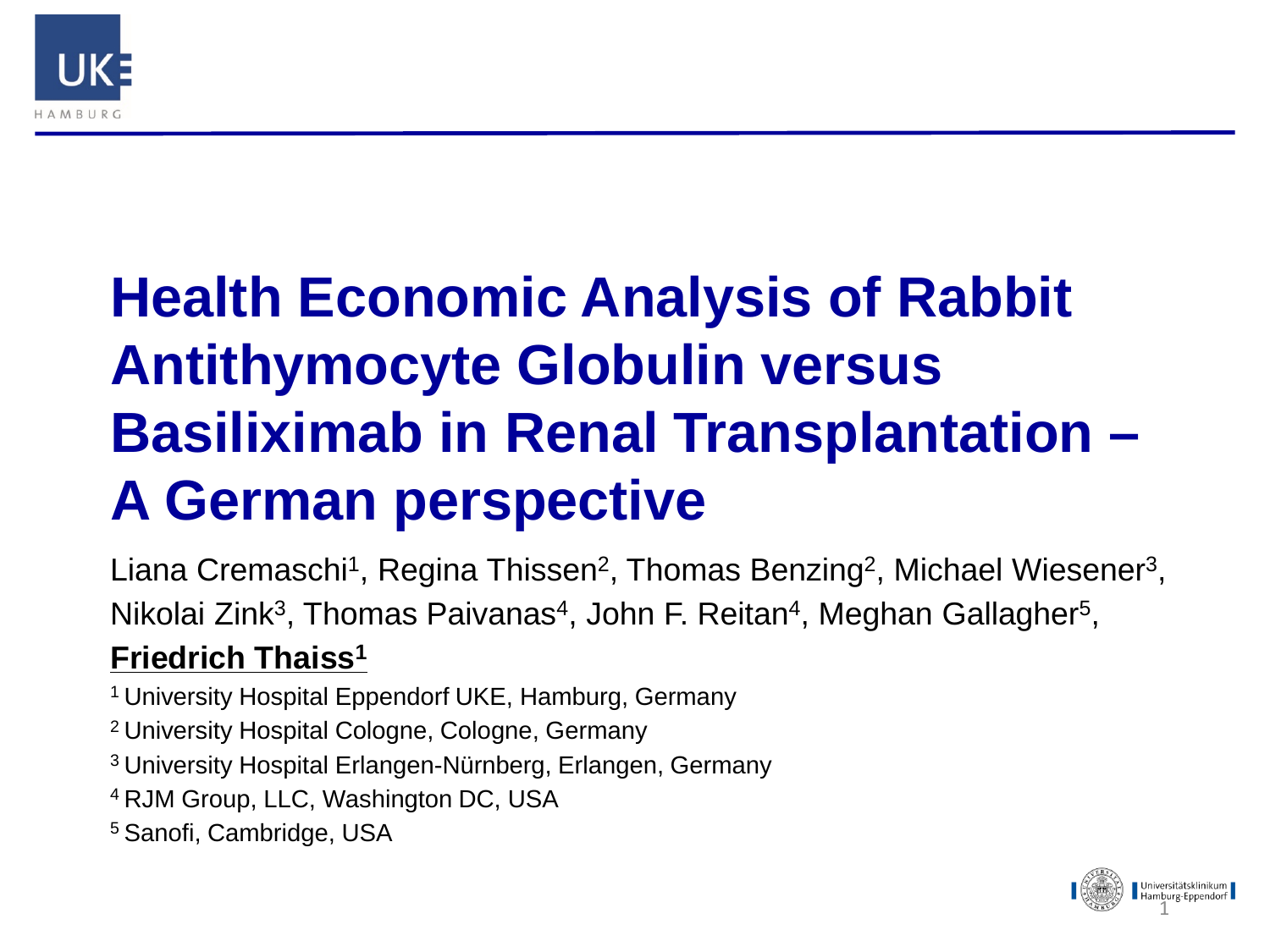



## **Friedrich Thaiss**

- Educational and research grants:
	- Astellas, BMS, Sanofi, Novartis, Hexal, Chiesi
- Advisory board member:
	- Novartis, Sanofi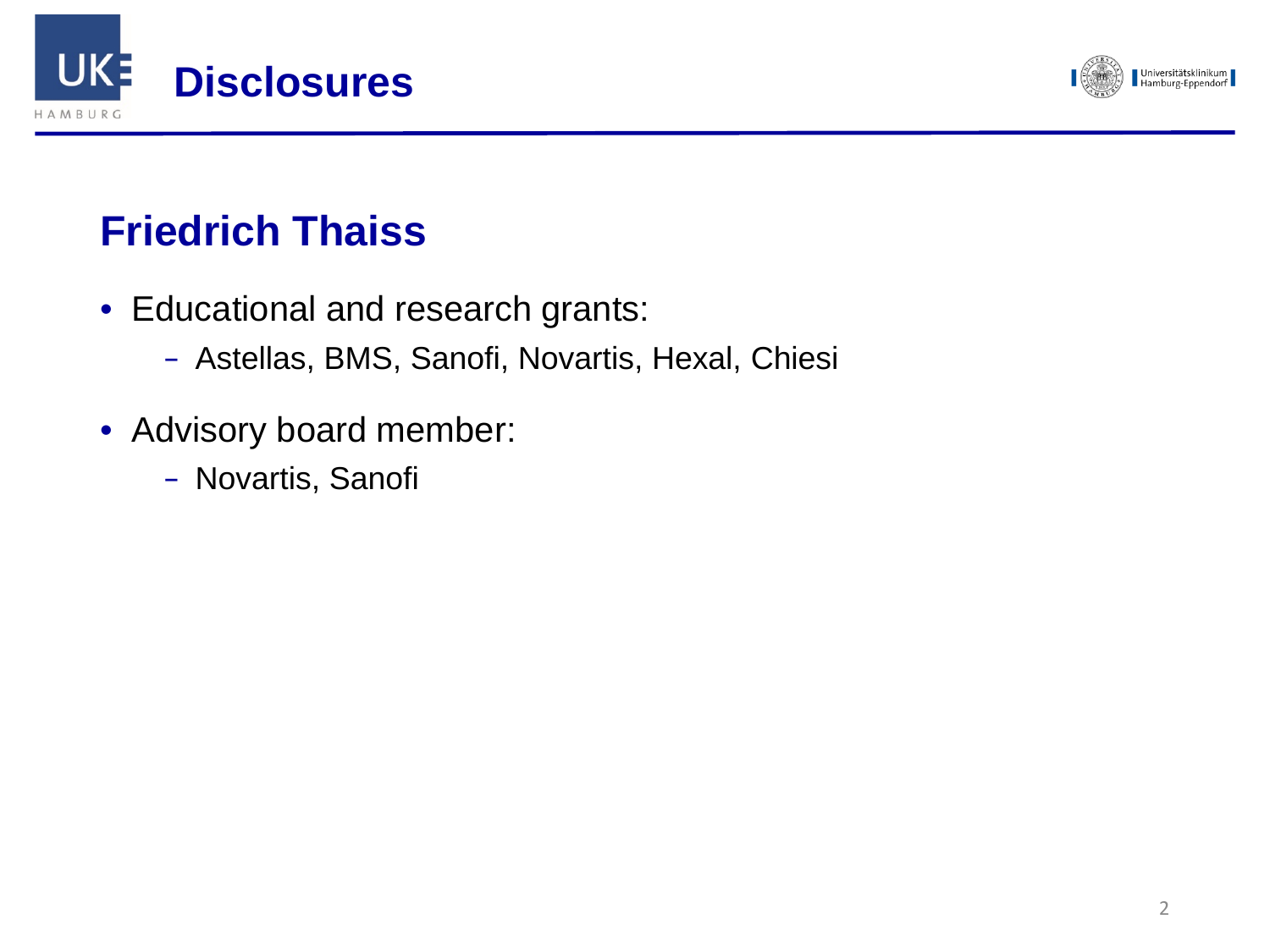



- Induction therapy is widely used after kidney transplantation to prevent organ rejection.
- While several options for induction therapy are available, limited health economic comparisons between treatments exist.
- The objective of this study was to conduct a health economic comparison between two agents approved for induction therapy in kidney transplantation: rabbit ATG (rATG, Thymoglobulin®) and basiliximab (Simulect®).
- This study combined clinical outcomes data from an available dataset<sup>1</sup> with resource utilization and cost estimates from several German hospitals to calculate a health-economic perspective for the German setting.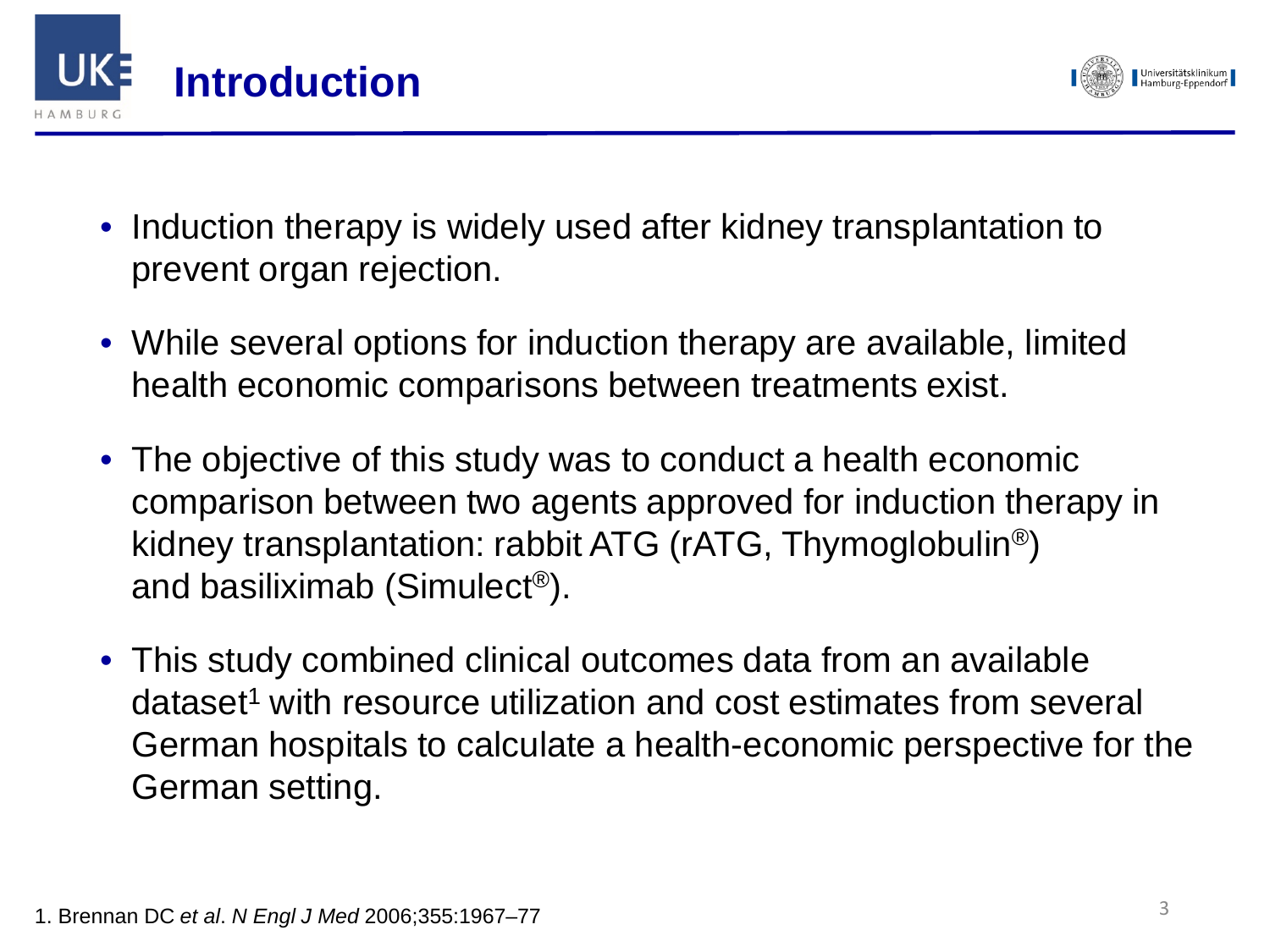

### **Brennan et al: A prospective, randomised, international trial1**



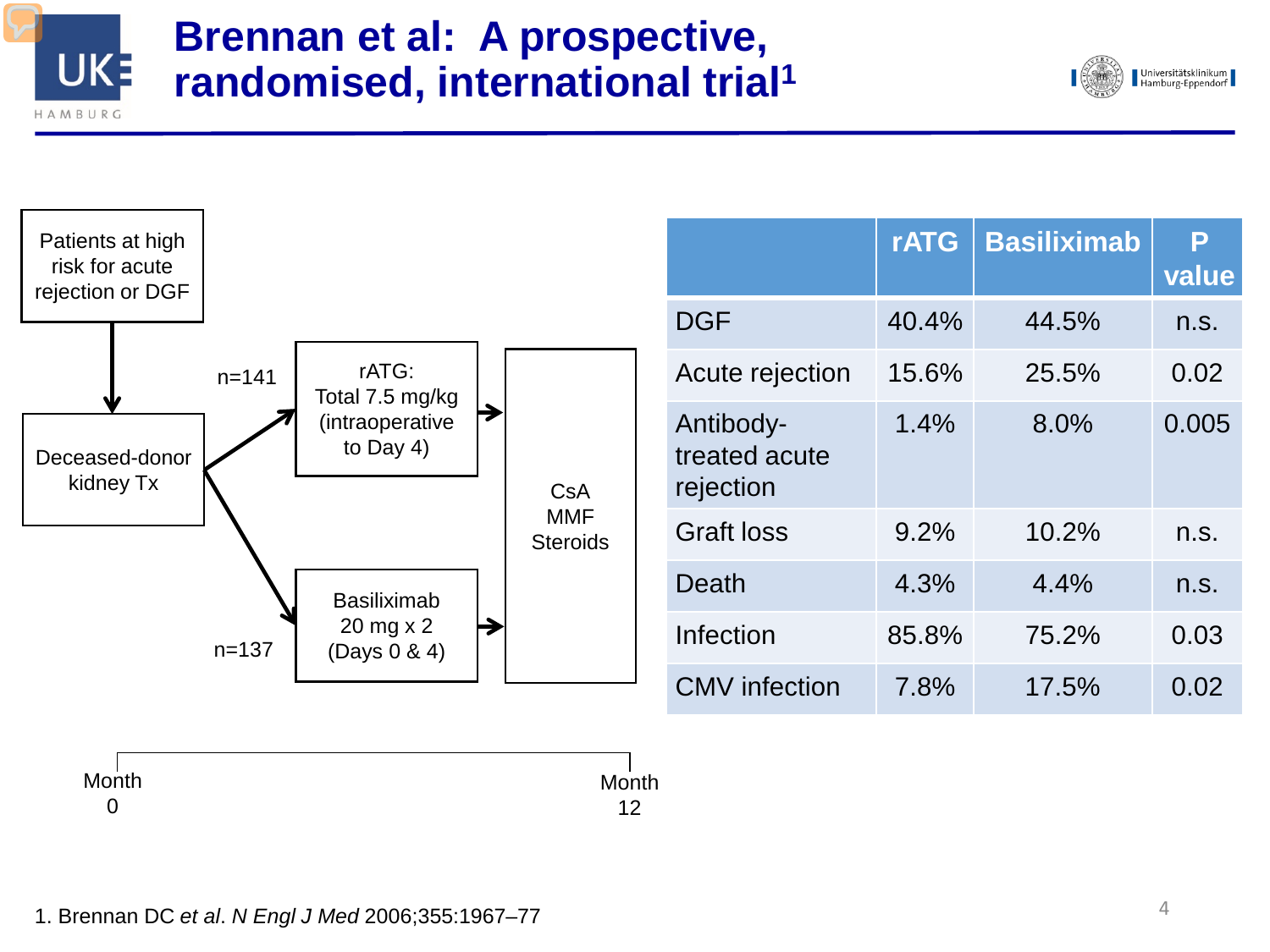



- Clinical events and outcomes occurring within 12 months of transplant were estimated using the original SAS Brennan database
- Resource utilization and costs were supplemented with data from three German hospitals
- Total treatment costs were estimated by multiplying resource utilization observations x mean hospital-reported charges
- Key inputs to the model included:
	- Drug costs, costs associated with avoidance of acute rejection, graft failure, use of dialysis, utility estimates, survival rates
- Statistical approaches applied:
	- Demographic characteristics: Chi Square & Student's t tests
	- DGF, graft failure & death: Chi Square test
	- Rejections & infections per patient: Wilcoxon rank sum test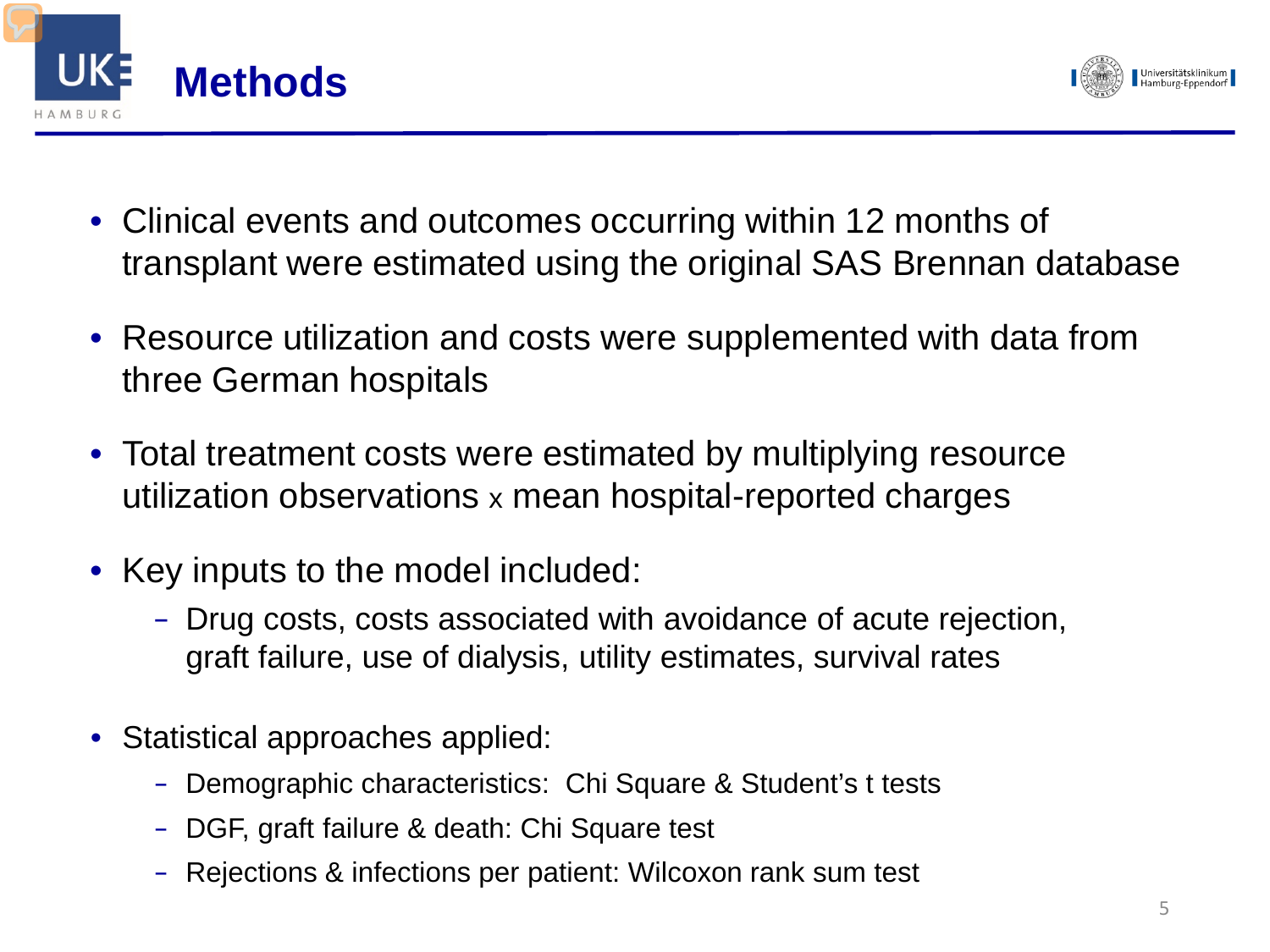



- A 4-state Markov model was used, with the following 3 cohorts:
	- Transplant patients receiving rATG
	- Transplant patients receiving basiliximab
	- Non-transplanted ESRD patients on dialysis
- In the model, patients are predicted to transition between 4 health states:
	- Never transplanted (0.68 utility)
	- Alive with functioning graft (0.84 utility)
	- Alive following graft failure (0.68 utility)
	- Deceased (0.0 utility)
- Estimates based on US Renal Data System data were used to model health state transitions
- Utility scores for calculating cost per quality-adjusted life year (cost/QALY) were obtained from the literature<sup>1</sup>
- Costs and QALYs over the 10-year time horizon were estimated using the Markov model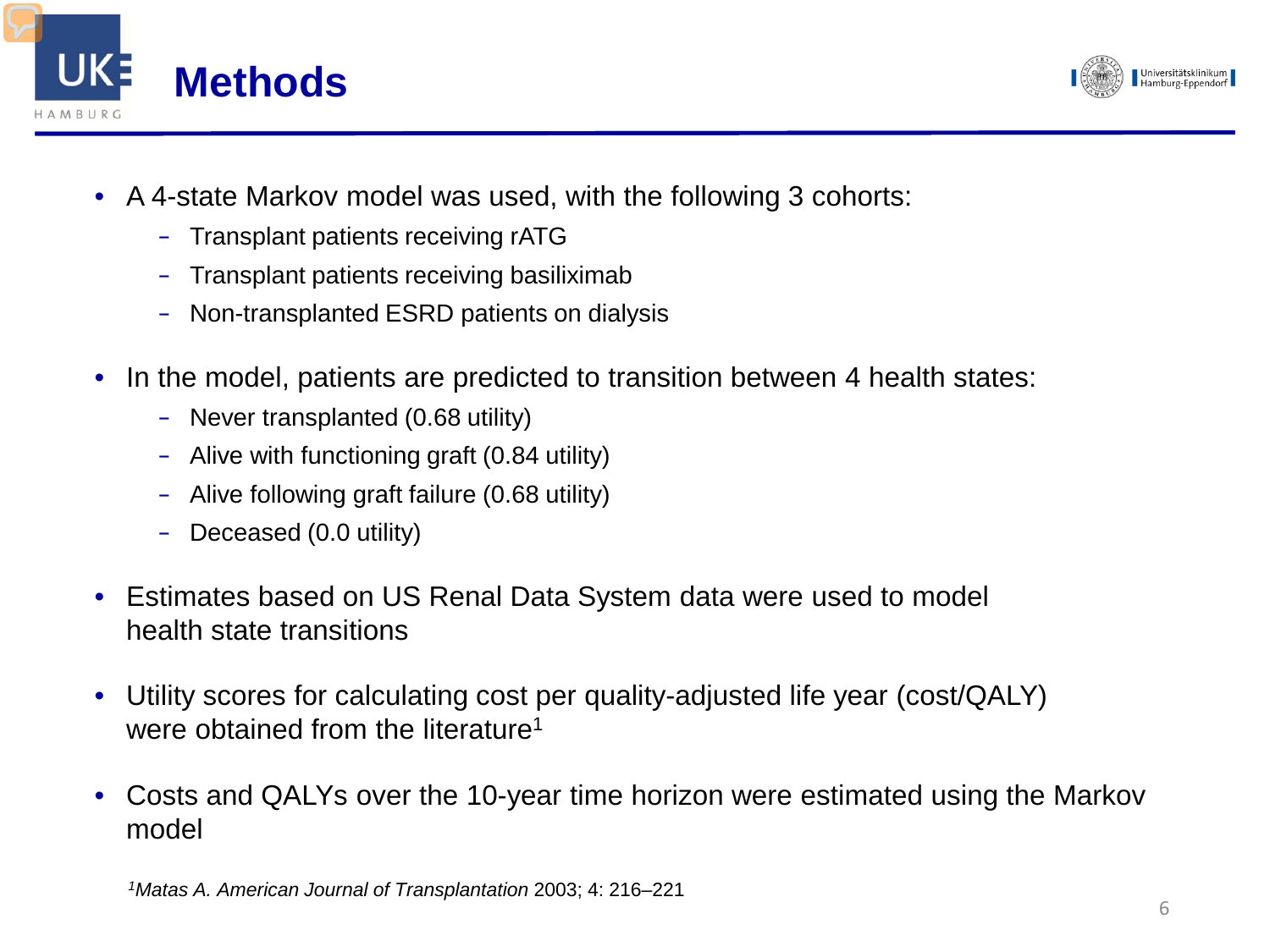## **Model Schema with transition probabilities**



UKE



Universitätsklinikum<br>Hamburg-Eppendorf

 $\blacksquare$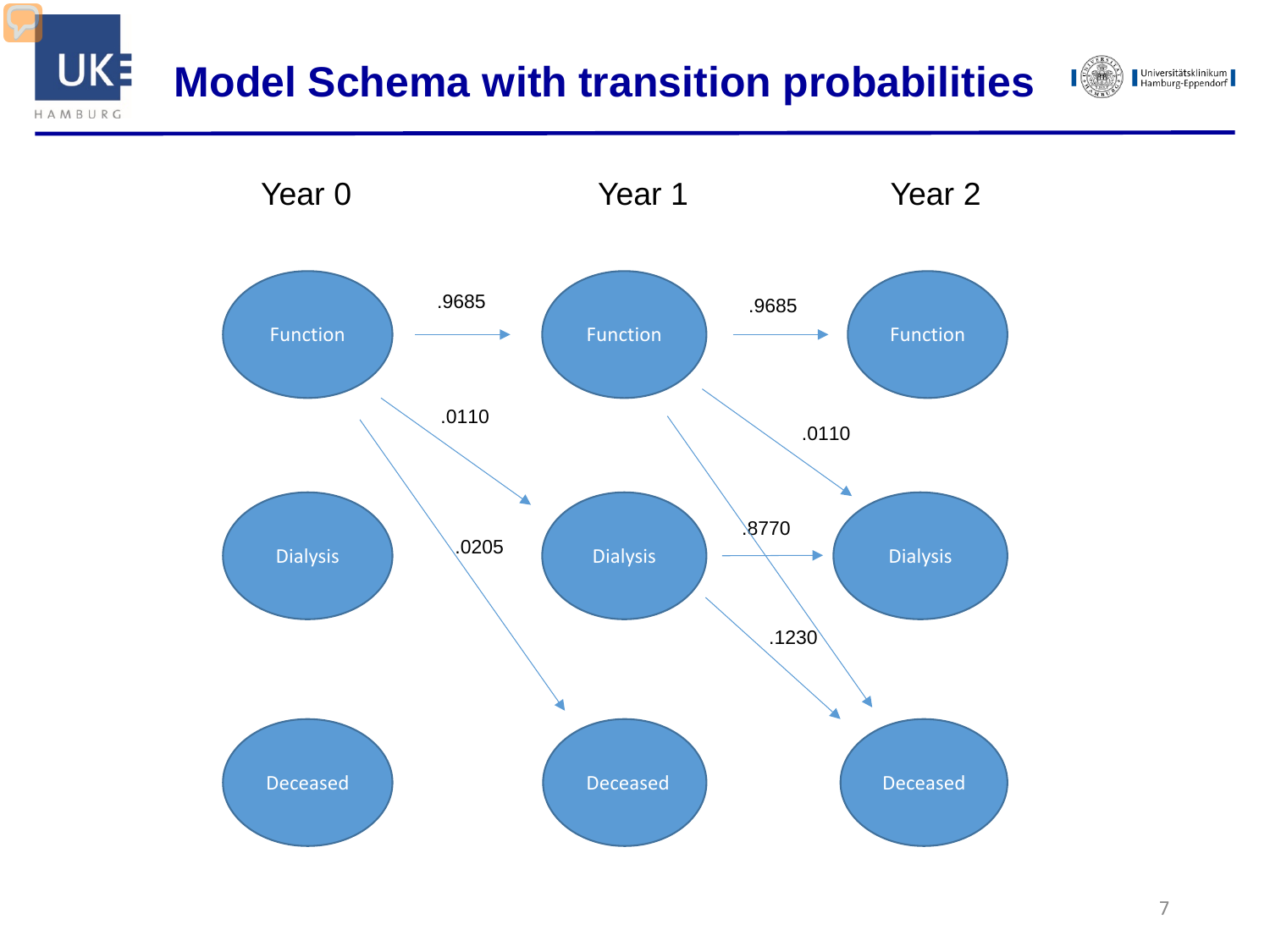#### **UKE Results: Costs within year 1 post-transplant** Universitätsklinikum<br>Hamburg-Eppendorf AMBURG



Wilcoxon Rank Sum test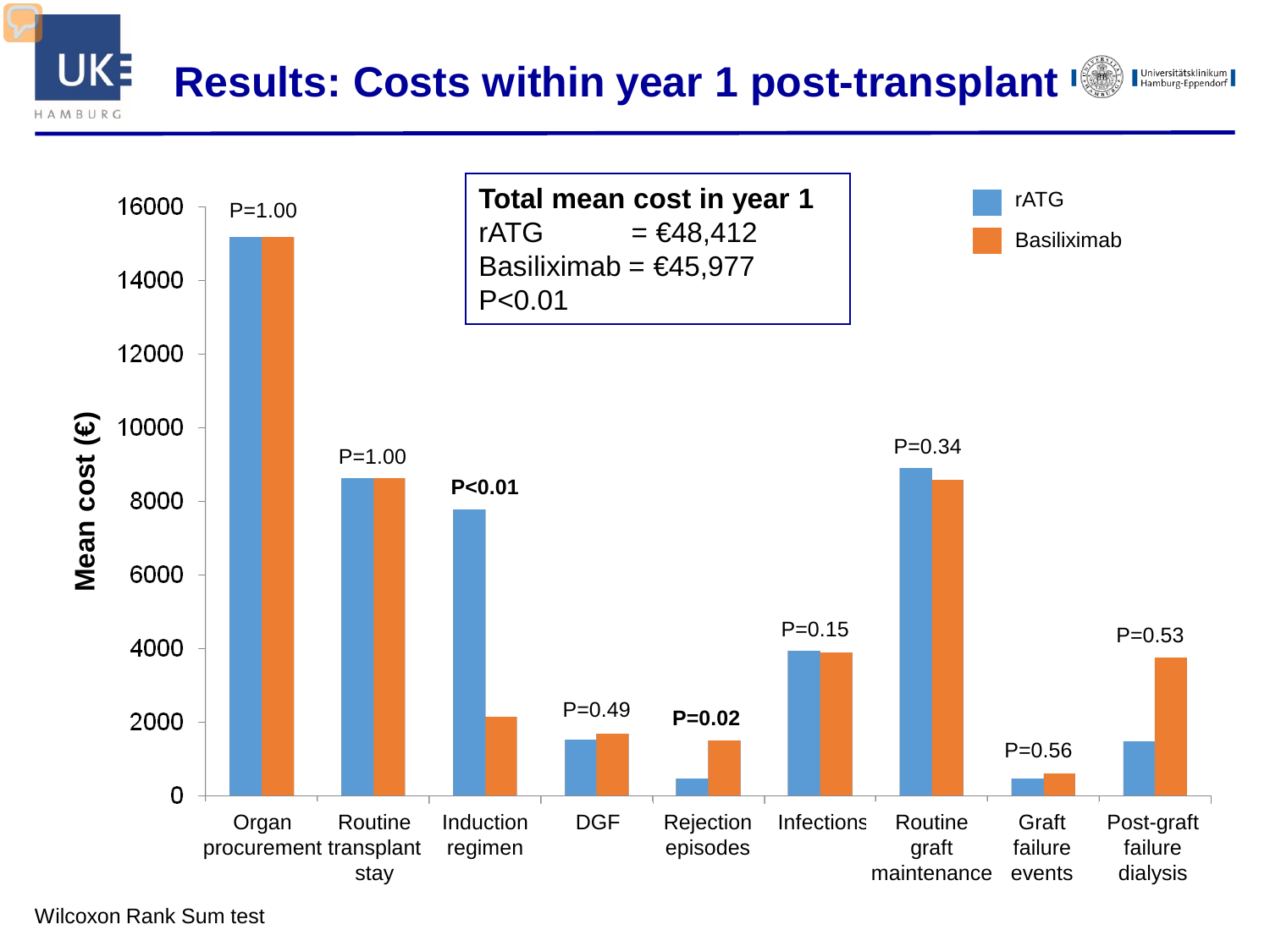



- Mortality is higher on dialysis than after transplant
- 10-year graft survival predicted to be ~2% higher with rATG versus basiliximab induction

Universitätsklinikum Hamburg-Eppendorf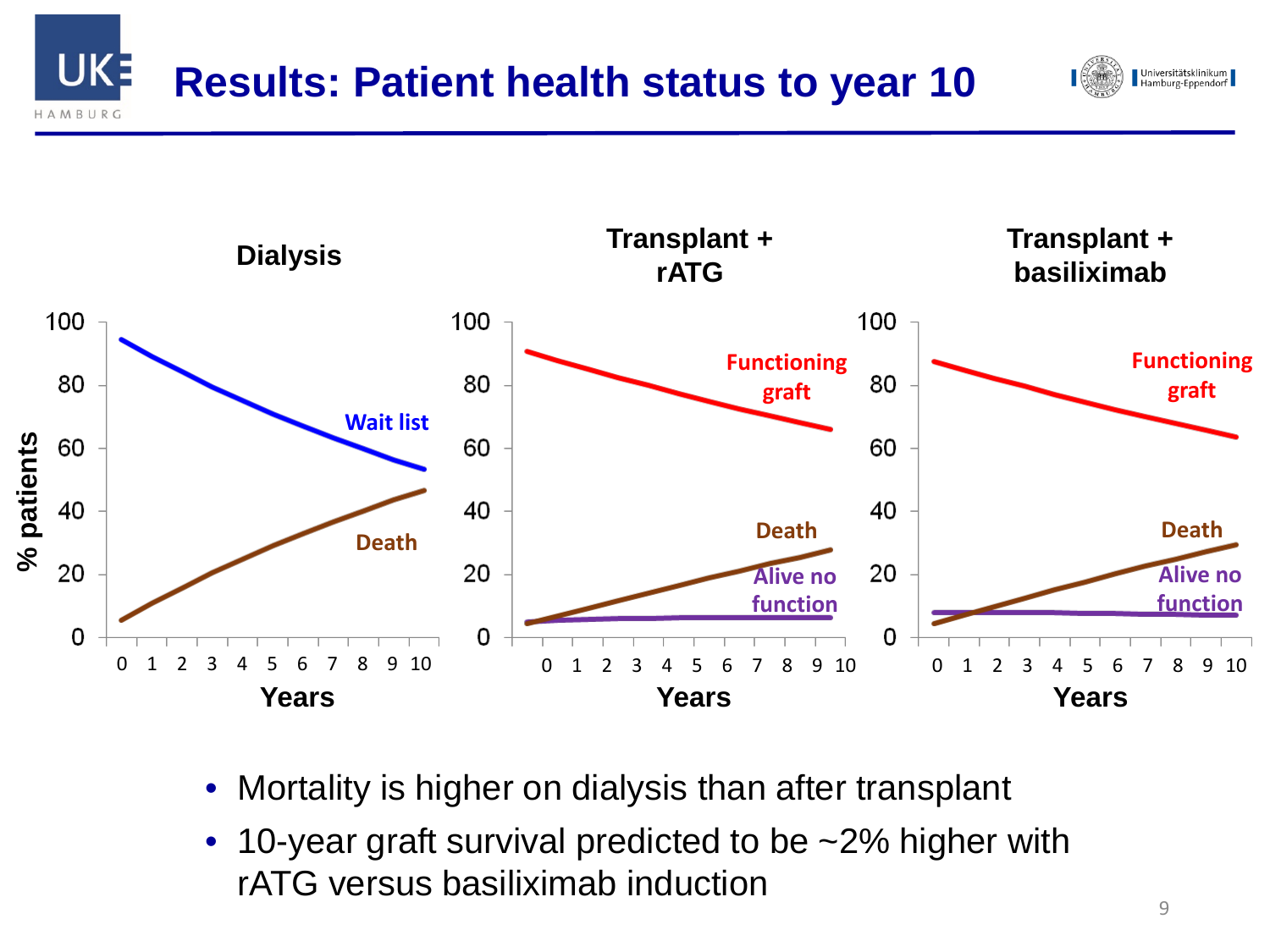#### **Results: Cumulative incremental costs per patient**  UKE **@ 10 year time horizon**  Universitätsklinikum Hamburg-Eppendorf  $MARIIR$



# **Cumulative treatment**

- From the end of year 2, costs are projected to be lower in the rATG cohort, reaching €4,132 per patient savings by year 10
- Cost savings over time for rATG vs basiliximab are driven by fewer patients returning to dialysis treatment (following graft rejection)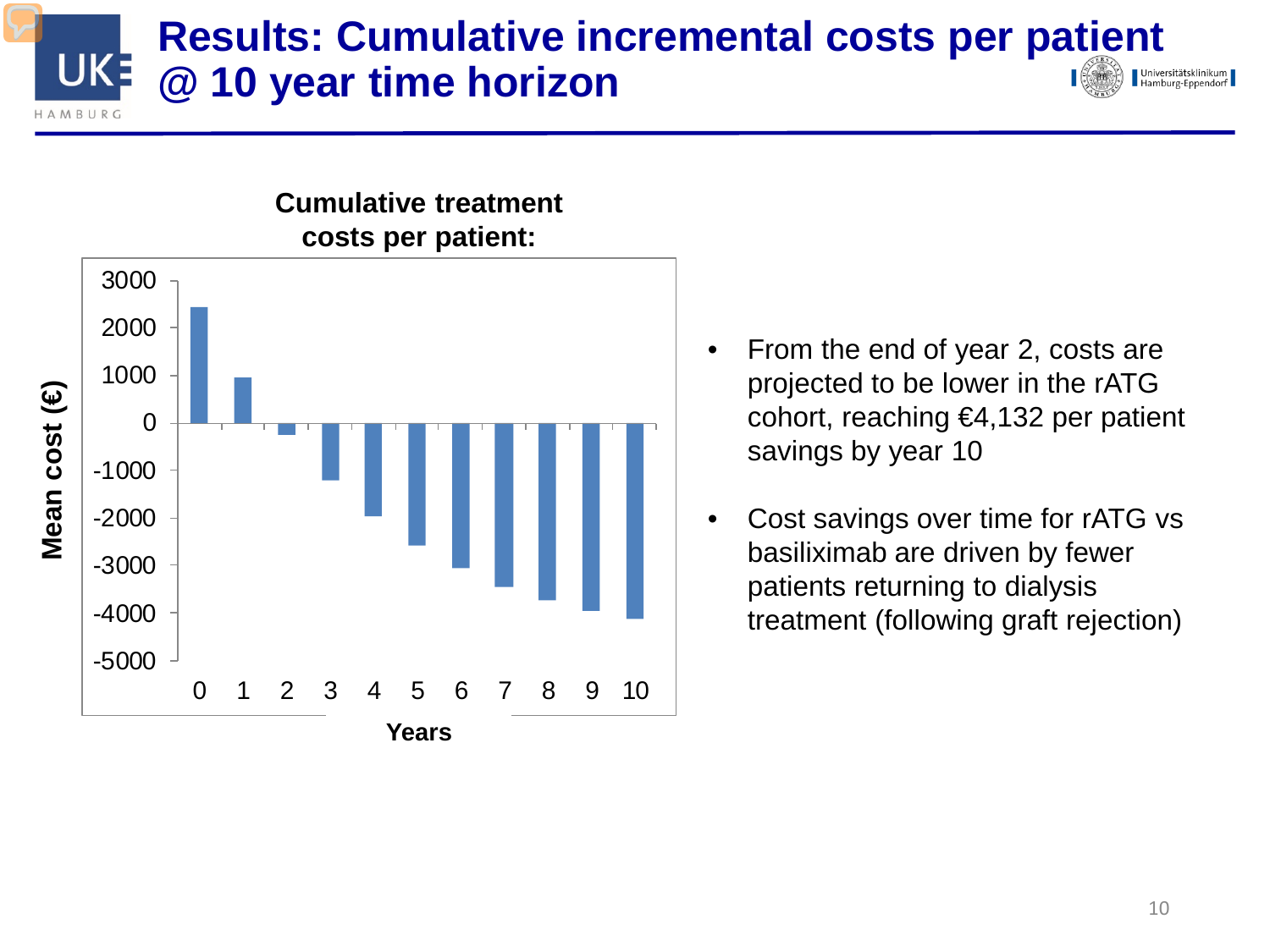### **Results: Cumulative QALYs per patient UKE @ 10-year time horizon**



### **Difference in cumulative QALYs per patient rATG vs basiliximab**

- rATG-treated patients are projected to enjoy a modest gain in total QALY benefit vs basiliximab, reaching 0.096 by year 10 per patient, for every 100 patients
	- 0.096 QALY benefits equates to more than a month in perfect health
- Compared with no treatment or dialysis, patients receiving either rATG or basiliximab accrue a substantial gain in quality-adjusted life years, equating to approximately 1.5 years in perfect health

|                 |                                                                         |  |  |  | 0 1 2 3 4 5 6 7 8 9 10                                                                  |       |
|-----------------|-------------------------------------------------------------------------|--|--|--|-----------------------------------------------------------------------------------------|-------|
| $No Tx^*$ 0.661 | $1.254$ $1.786$ $2.264$ $2.692$ $3.076$ $3.421$ $3.731$ $4.008$ $4.257$ |  |  |  |                                                                                         | 4.480 |
| <b>rATG</b>     |                                                                         |  |  |  | 0.809 1.555 2.245 2.882 3.471 4.014 4.516 4.978 5.405 5.798 6.161                       |       |
| <b>Bas</b>      |                                                                         |  |  |  | $0.802$   1.542   2.224   2.852   3.431   3.965   4.457   4.910   5.327   5.711   6.065 |       |

\*No transplant / dialysis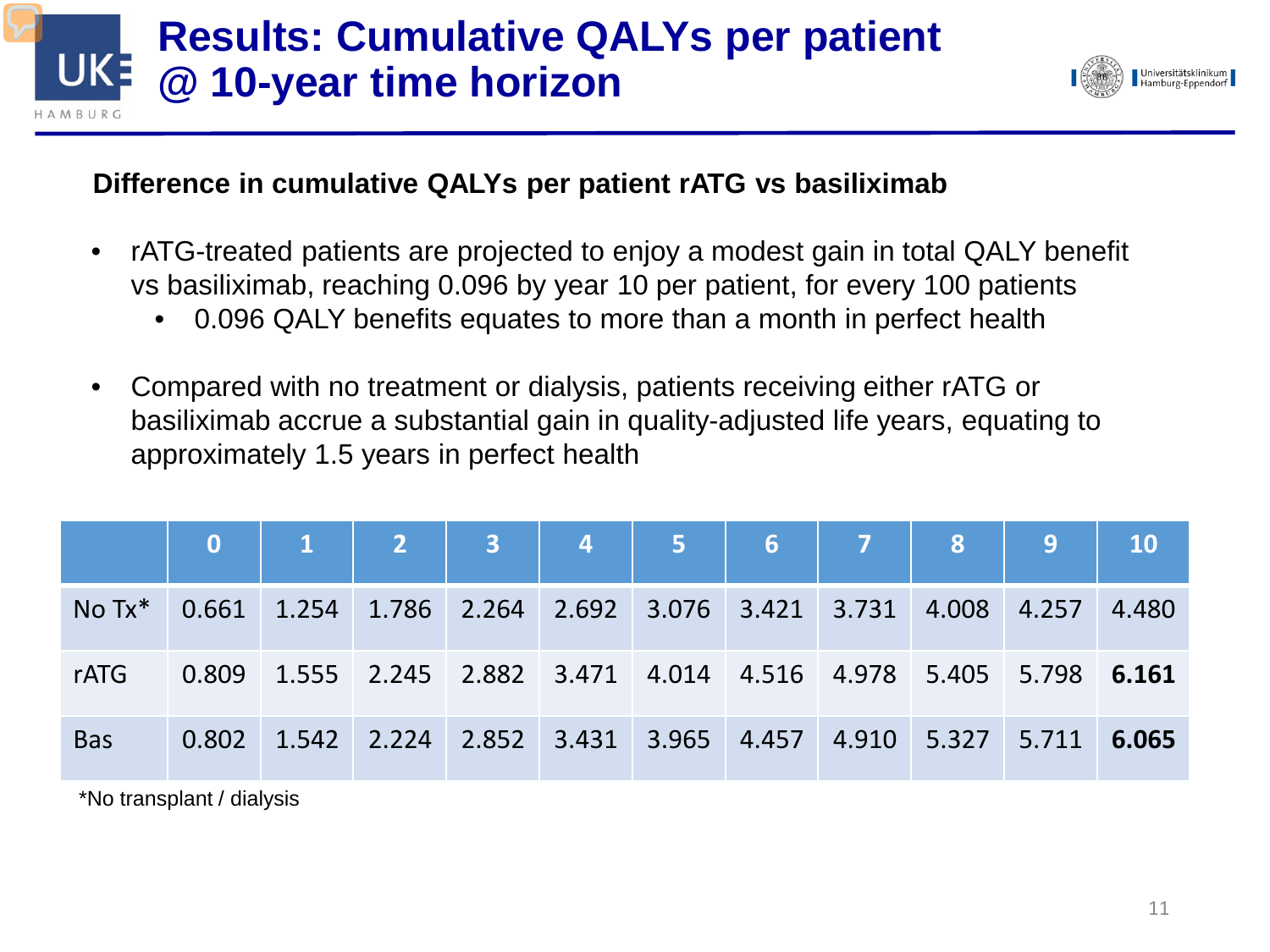**Results: Costs(€)/QALY, 10 year time horizon** 



#### **Costs/QALYs per patient over 10 years**

- Both rATG and basiliximab interventions are dominant to no transplant/dialysis, meaning they provide both greater clinical benefit (QALY gain) at a lower cost
- Beginning end of year 2, rATG is dominant to basiliximab, by accruing greater clinical benefit (QALY gain) at lower cost
- Dominance is the strongest interpretation of cost-effectiveness analysis, where greater clinical benefit is provided at lower cost

|            | $\bf{0}$ | $\mathbf{1}$ | $\overline{2}$ | $\overline{\mathbf{3}}$ | $\overline{a}$ | / 5/    | 6       | $\overline{7}$ | 8       | 19      | <b>10</b> |
|------------|----------|--------------|----------------|-------------------------|----------------|---------|---------|----------------|---------|---------|-----------|
| No Tx*     | 91, 284  | 91, 284      | 91, 284        | 91, 284                 | 91, 284        | 91, 284 | 91, 284 | 91, 284        | 91, 284 | 91, 284 | 91, 284   |
| rATG       | 59, 842  | 36, 842      | 29, 292        | 25, 601                 | 23, 445        | 22,051  | 21,089  | 20, 392        | 19,871  | 19, 470 | 19, 154   |
| <b>Bas</b> | 57, 328  | 36, 547      | 29,683         | 26, 294                 | 24, 290        | 22, 977 | 22,056  | 21,380         | 20,865  | 20, 462 | 20, 140   |

\*No transplant /dialysis

AMBURG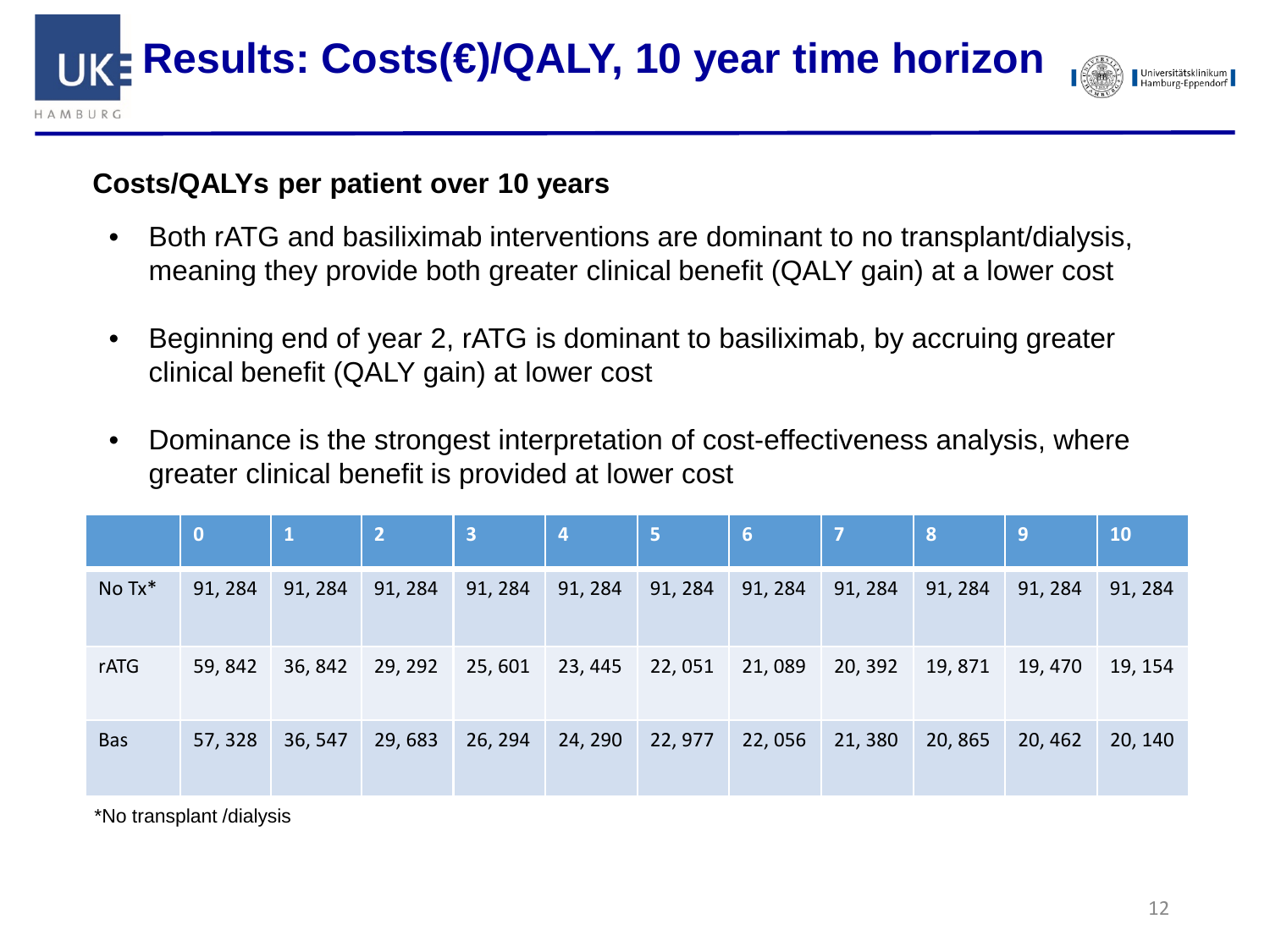



- The purchase cost of rATG induction is €4,055 higher than basiliximab
	- Reduced costs associated with DGF, rejection, graft failure and return to dialysis substantially reduced this difference by year 1
- After 10 additional years, rATG is associated with an additional 0.096 QALYs vs basiliximab, and a €4,132 reduction in cost per patient for every 100 patients treated
- According to this model, the cost per QALY gained is  $\epsilon$ 91,284, €25,142 and €26,268 for ESRD with no dialysis, transplant with rATG and transplant with basiliximab, respectively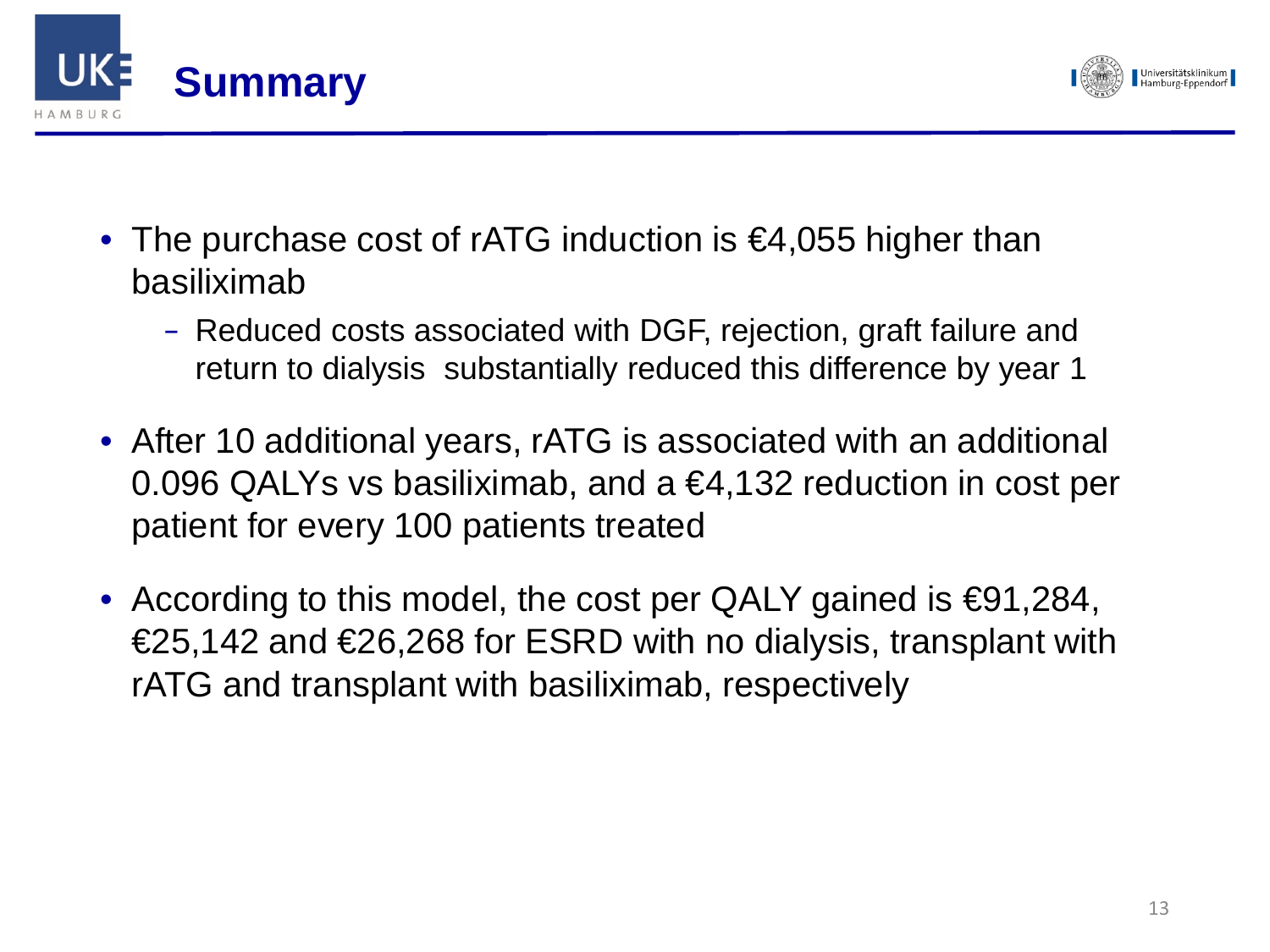



- rATG provides more QALYs with lower long-term costs than basiliximab
	- The QALY advantage is evident within 1 year
	- Cost reduction occurs during year 2, and grows thereafter
- Health economic modeling, including cost/QALY analysis, is valuable to reflect the long-term cost and consequences – including the patient benefit – that may be achieved with different immunosuppressive agents
- Improved long-term clinical outcomes may facilitate delivery of more cost-effective care
- Because ESRD funding is in the public domain, it is appropriate for healthcare institutions and individual countries to investigate if policy and reimbursement changes might result in more costeffective care